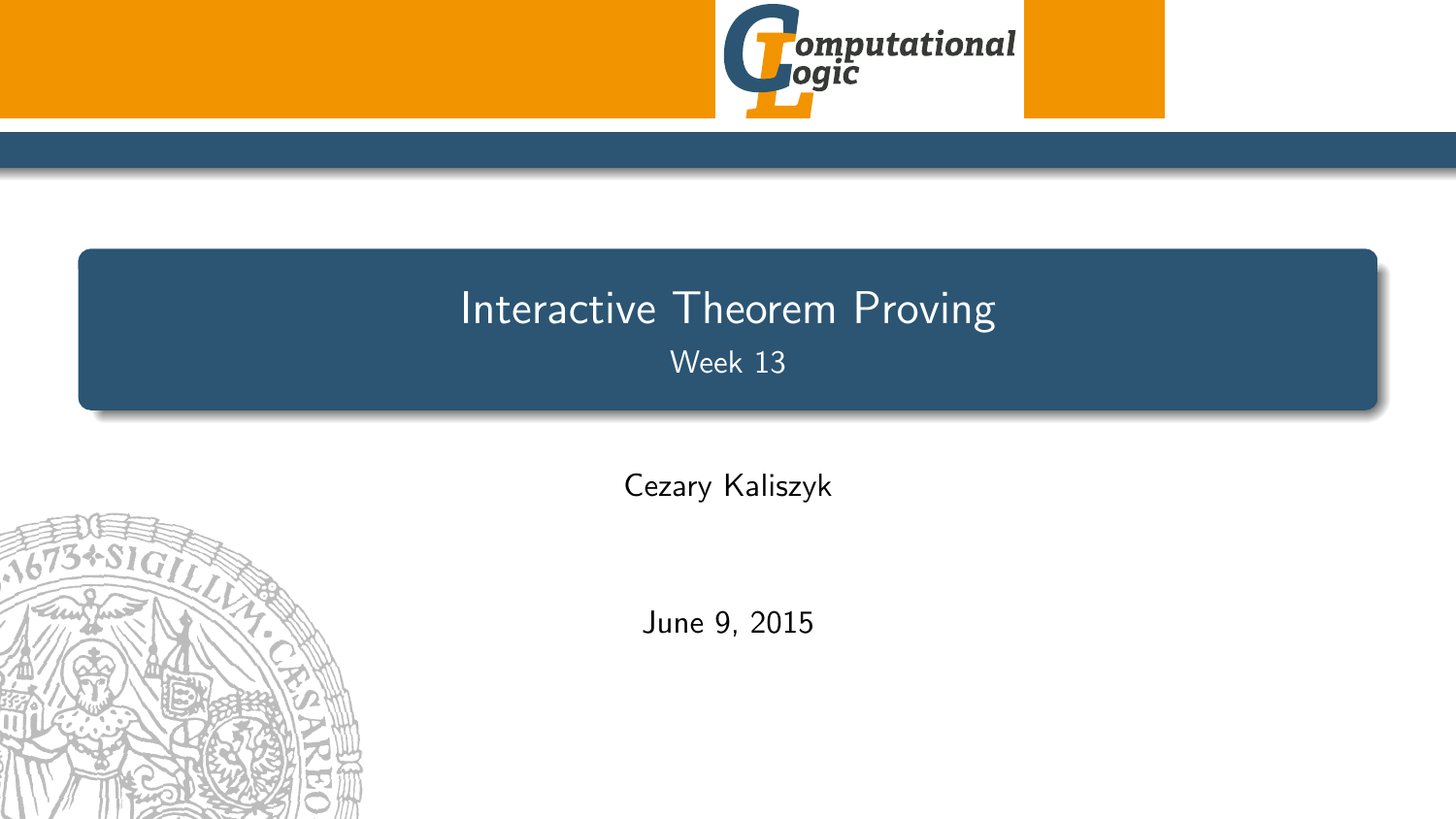

### So far

• Proof Assistants, HOL Light, Coq, Isabelle/HOL, LF  $\lambda_{\rightarrow}$ ,  $\lambda_{P}$ ,  $\lambda_{2}$ , Curry-Howard, Declarative Proof, Mizar, Proofs about Programs

#### **Today**

- Some more  $\lambda_2$ 
	- PTS, Naive TT, CC<sup>∞</sup>
- Automation
- Exam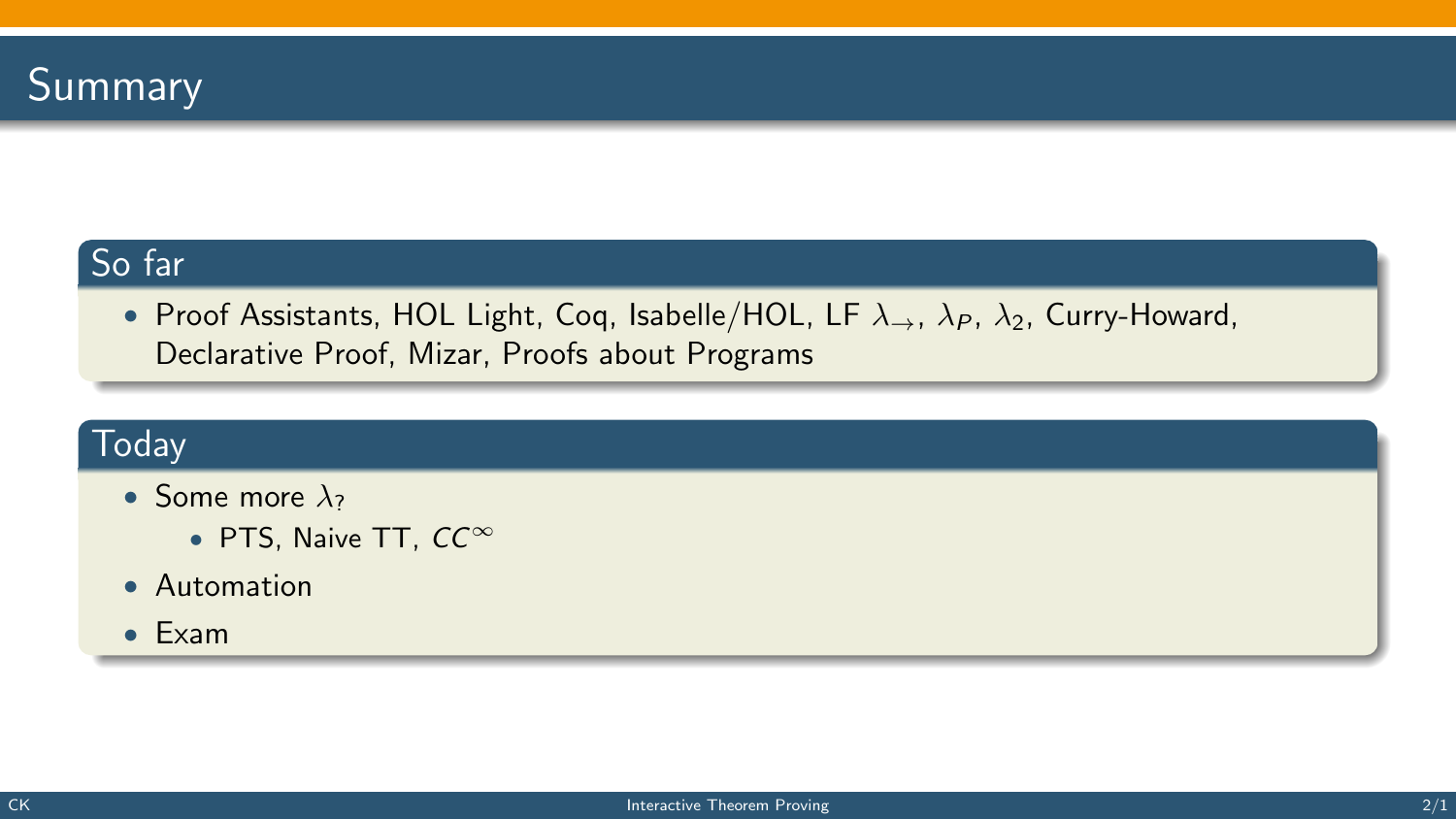### Quiz:  $\lambda_2$

- The set of sorts:  $\{Prop, Type, Type'\}$
- Pseudo-terms:  $\tau ::= \mathit{Prop} | \mathit{Type} | \mathit{Type}' | \mathit{Var} | (\mathsf{HV} : \mathcal{T}.\mathcal{T}) | (\lambda V : \mathcal{T}.\mathcal{T}) | \mathcal{T} \mathcal{T}$
- Axiom, Axiom, Var, Weak

$$
\frac{\Gamma \vdash A : s}{\vdash Prop : Type} \quad \frac{\Gamma \vdash A : s}{\Gamma, x : A \vdash x : A} \quad \frac{\Gamma \vdash A : B \quad \Gamma \vdash C : s}{\Gamma, x : C \vdash A : B}
$$
\n• \Pi: if (s<sub>1</sub>, s<sub>2</sub>) \in \{ (Type, Type), (Prop, Prop), (Type, Prop) \}\n
$$
\frac{\Gamma \vdash A : s_1 \quad \Gamma, x : A \vdash B : s_2}{\Gamma \vdash \Pi x : A B : s_2}
$$

•  $\lambda$ , app, conv

Γ, x : A  $\vdash M : B$  Γ  $\vdash \Pi$ x : A. B  $:$  S Γ  $\vdash M : \Pi$ x : A. B Γ  $\vdash N : A$  $\Gamma \vdash \lambda x : A.M : \Pi x : A.B$   $\Gamma \vdash MN : B[x := N]$  $\Gamma \vdash A : B \quad \Gamma \vdash B' : s$  $Γ$   $\vdash$  A : B' where  $B =_{\beta} B'$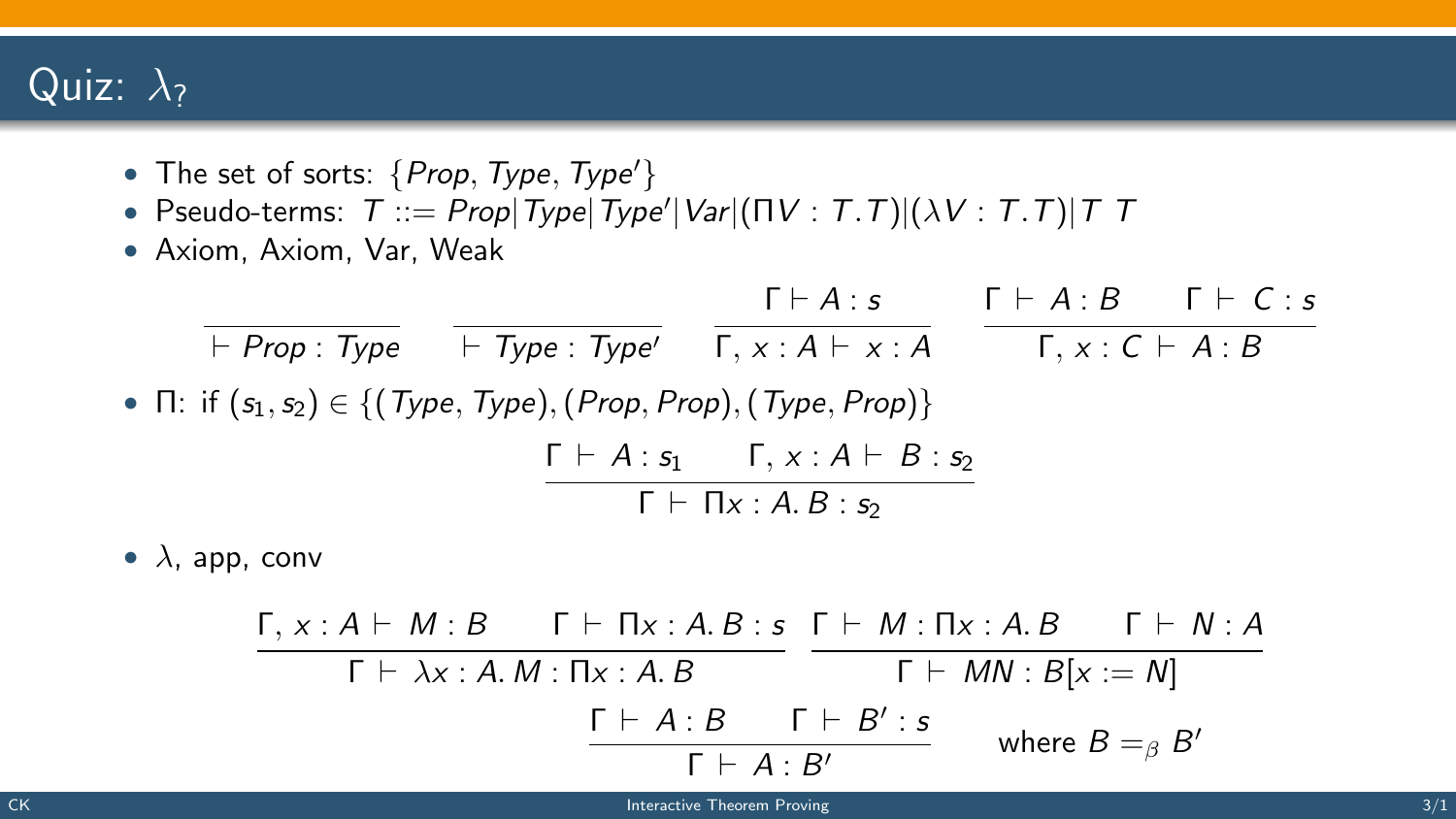- The combination (Type, Type) forms the function types  $A \rightarrow B$  for A, B: Type. This comprises the unary predicate types and binary relations types:  $A \rightarrow Prop$  and  $A \rightarrow A \rightarrow Prop.$ 
	- Also: higher order predicate types like  $(A \rightarrow A \rightarrow Prop) \rightarrow Prop$ .
	- A  $\Pi$ -type formed by (Type, Type) is always an  $\rightarrow$ -type.
- (Prop, Prop) forms the propositional types  $\varphi \to \psi$  for  $\varphi, \psi$ : Prop; implicational formulas.
	- A  $\Pi$ -type formed by (Type, Type) is always an  $\rightarrow$ -type.
- (Type, Prop) forms the dependent propositional type  $\Pi x : A.\varphi$  for A:Type,  $\varphi$ :Prop; universally quantified formulas.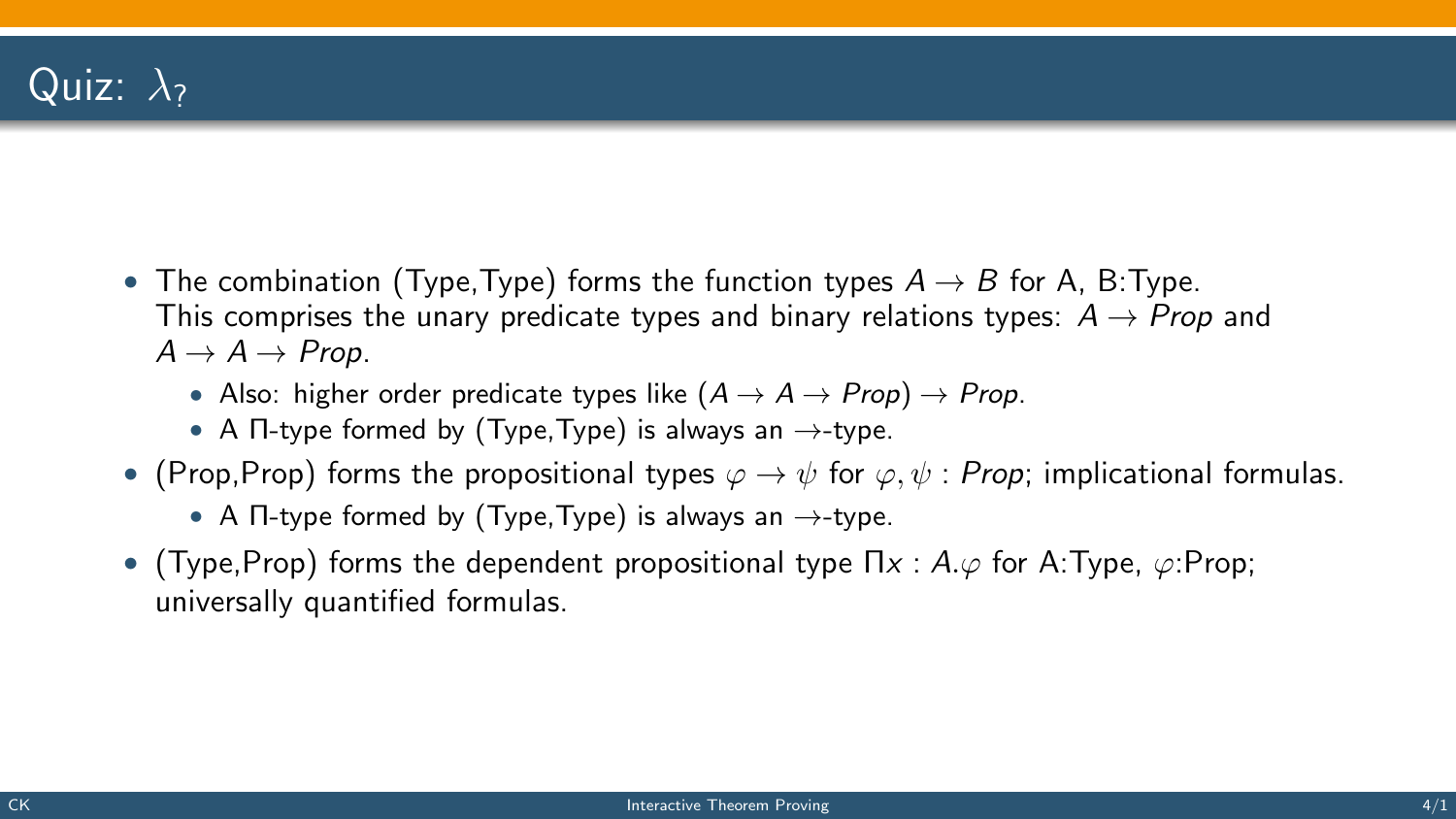Question: is the type theory λHOL really isomorphic with HOL? Yes: it is possible to disambiguate the syntax.

- Uniqueness of types If  $\Gamma \vdash M : A$  and  $\Gamma \vdash M : B$ , then  $A =_{\beta} B$ .
- Subject Reduction If  $\Gamma \vdash M : A$  and  $M \rightarrow_B N$ , then  $\Gamma \vdash N : A$ .
- Strong Normalization If  $\Gamma \vdash M : A$ , then all  $\beta$ -reductions from M terminate.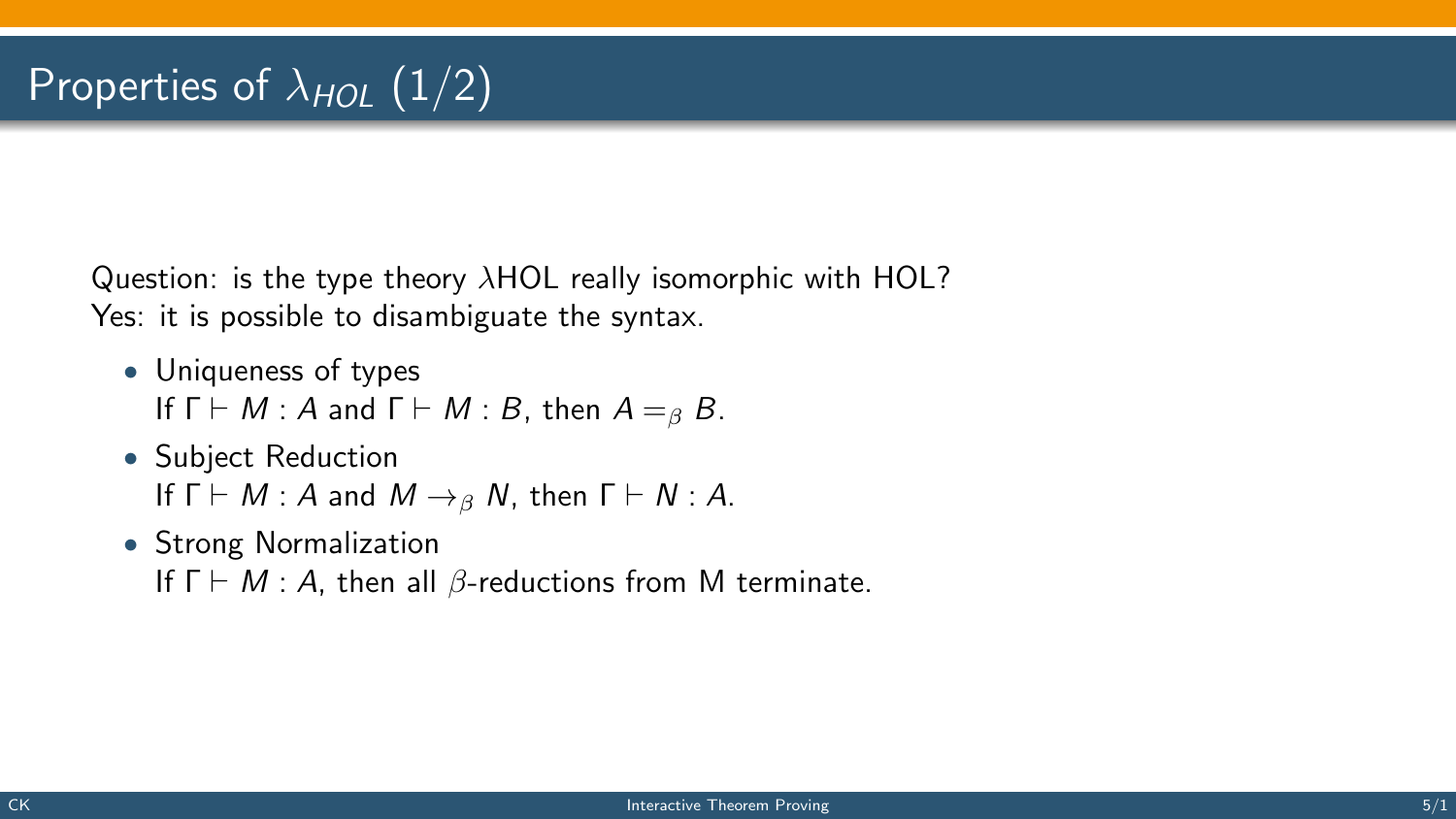# Properties of  $\lambda_{HOL}$  (2/2)

Decidability Questions:

 $Γ ⊢ M ⋅ σ?TCP$  $\Gamma \vdash M \cdot 7TSP$  $\Gamma \vdash ? \cdot \sigma$ TIP

For λHOL:

- TIP is undecidable
- TCP/TSP
	- Formally: we introduce a judgement of correct context, algorithm close to  $\lambda P$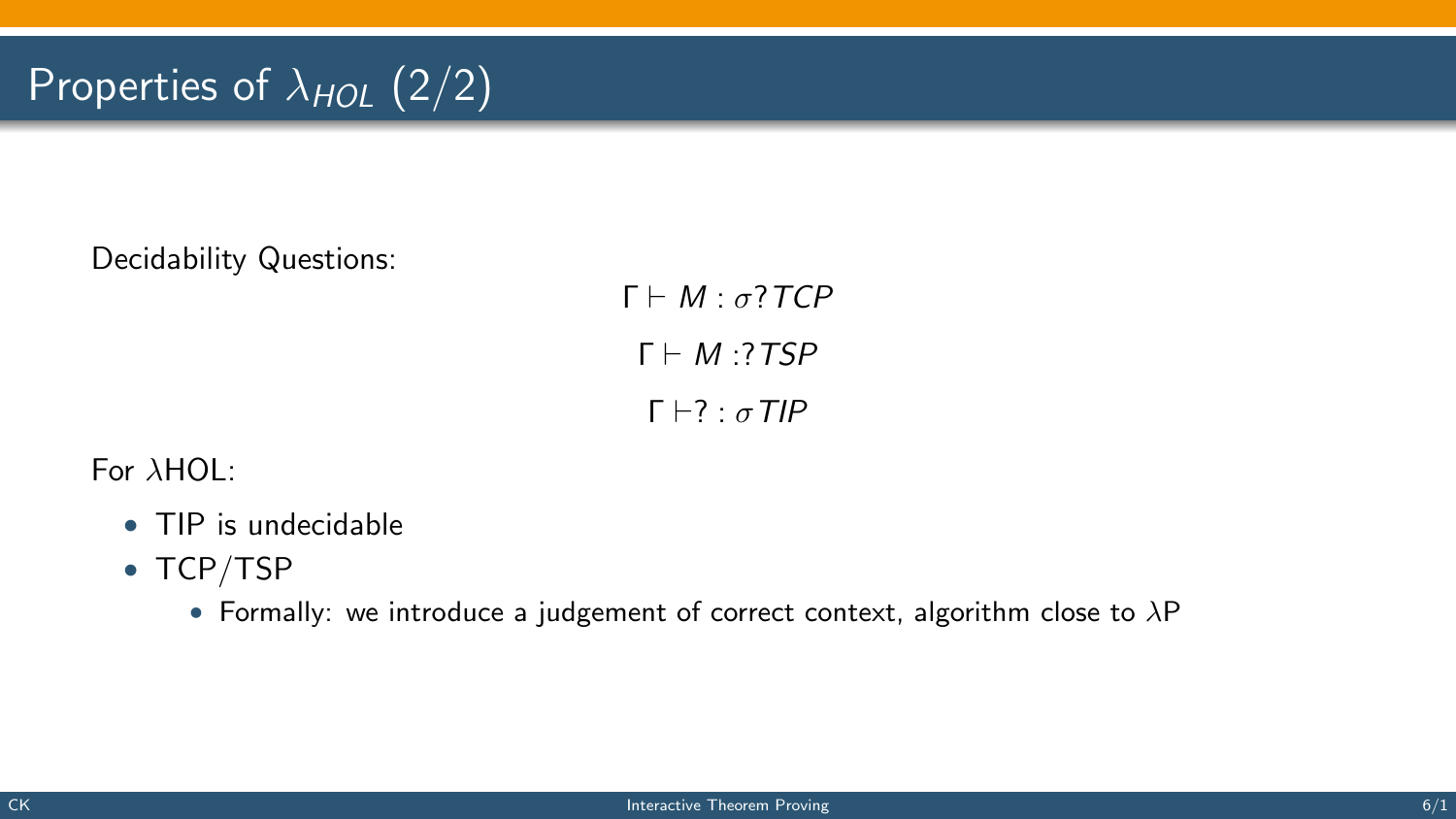if  $(s_1, s_2) \in \{ (Type, Type), (Prop, Prop), (Type, Prop) \}$ 

 $\Gamma \vdash A : s_1 \quad \Gamma, x : A \vdash B : s_2$  $\overline{\Gamma \vdash \Pi x : A \cdot B : s_2}$ 

This rule allows to form

- $\rightarrow$ -types on the Type-level (first copy of  $\lambda \rightarrow$ )
- $\rightarrow$ -types on the Prop-level (second copy of  $\lambda \rightarrow$ )
- $\Pi \alpha$ : Prop. $\alpha \rightarrow \alpha$ : polymorphic types on the Prop-level (copy of  $\lambda$ 2)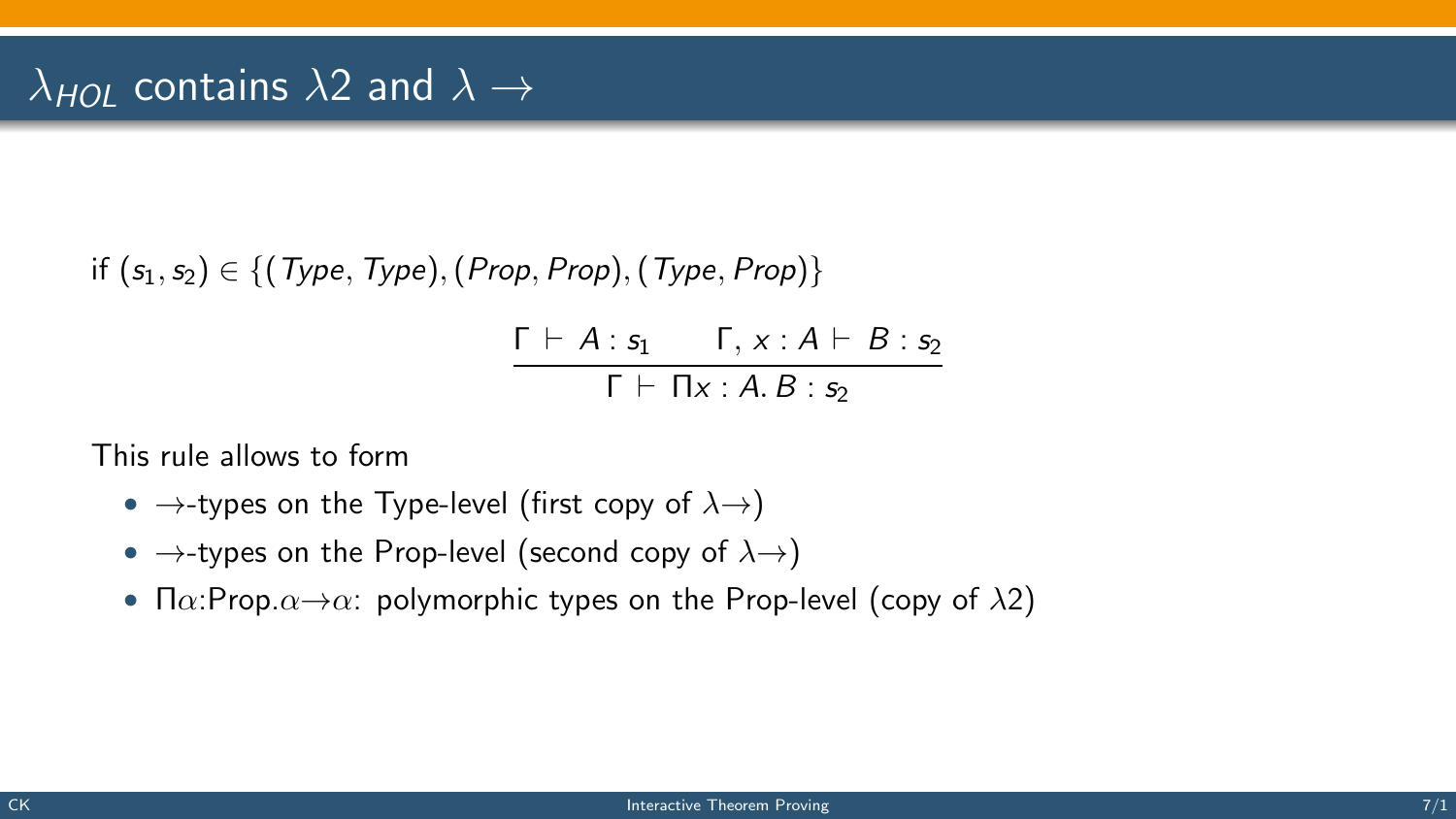if  $(s_1,s_2) \in \{ (Type, Type), (Prop, Prop), (Type, Prop) \}$ 

$$
\frac{\Gamma \vdash A : s_1 \qquad \Gamma, x : A \vdash B : s_2}{\Gamma \vdash \Pi x : A.B : s_2}
$$

We could include:

- Higher order logic over polymorphic domains? like ΠA : Type.A→A
- Quantification over all domains? like ΠA : Type.ΠP :A→Prop.Πx:A.P x→P x

This is just a small extension of the Π rule:

- Add  $(s_1, s_2) = (Type', Type)$  to get system  $\lambda U^-$ : higher-order logic over polymorphic domains
- Add  $(s_1, s_2) = (Type', Prop)$  to get system  $\lambda U$ : HOL with quantification over all domains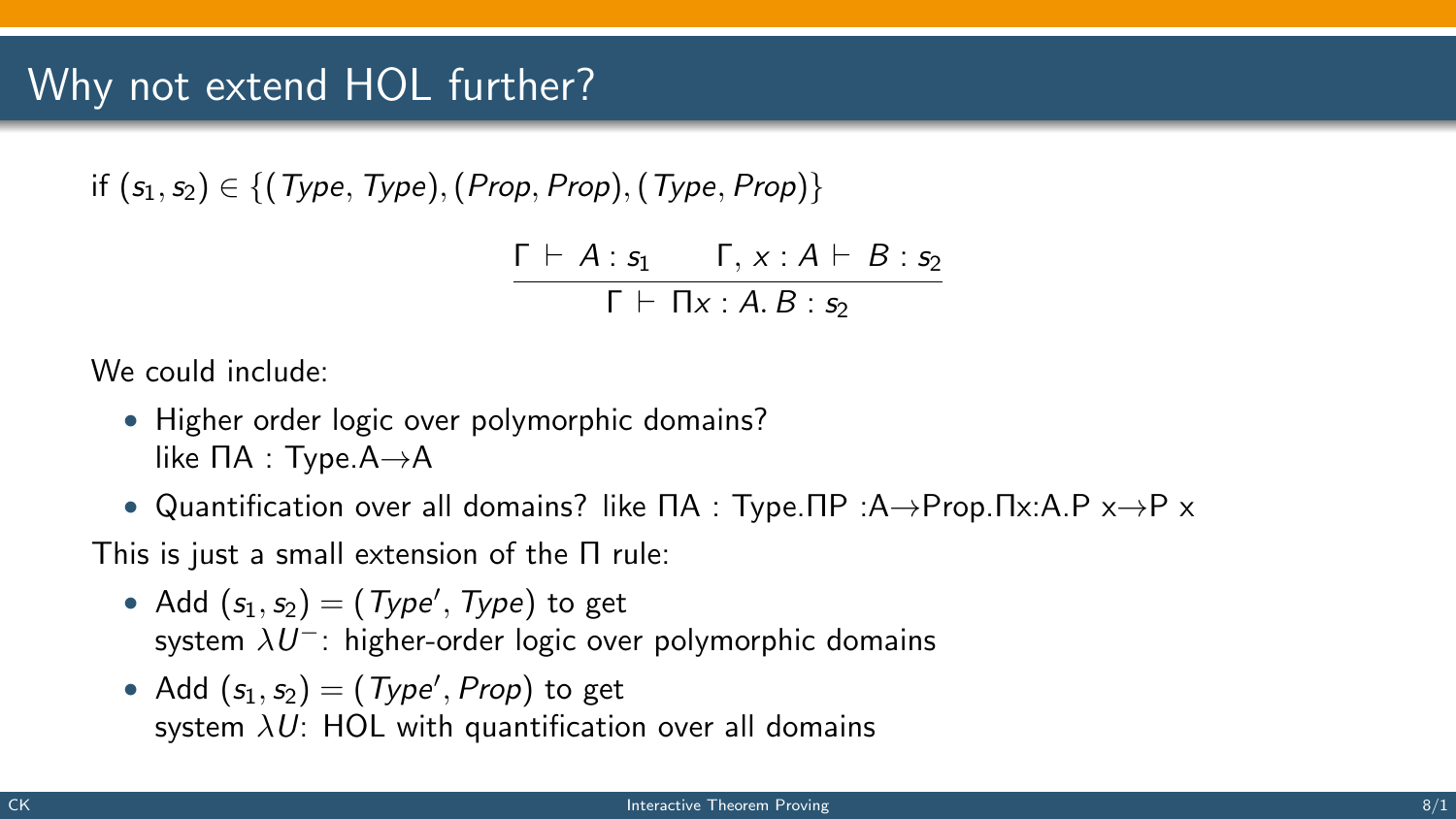## Problem

- $\lambda U$  ( $\lambda$ HOL + (Type',Type) and (Type',Prop)) is inconsistent (Girard)
- $\lambda U^-$  ( $\lambda$ HOL + (Type',Type)) is inconsistent (Coquand, Hurkens)
- ( $\lambda$ HOL + (Type', Prop) is consistent)

Consequences:

- In  $\lambda U^-$ , there is a closed term M with  $\vdash$  M  $: \bot$
- This M can not be in normal form (just because of the syntax)
- So,  $\lambda U^-$  is not SN

So  $\lambda U^-$  can not be used as a logic. However:

- All terms of type Prop, Type or Type' are strongly normalizing
- Type Checking in  $\lambda U^-$  is still decidable
	- The algorithm for checking an application only checks type equality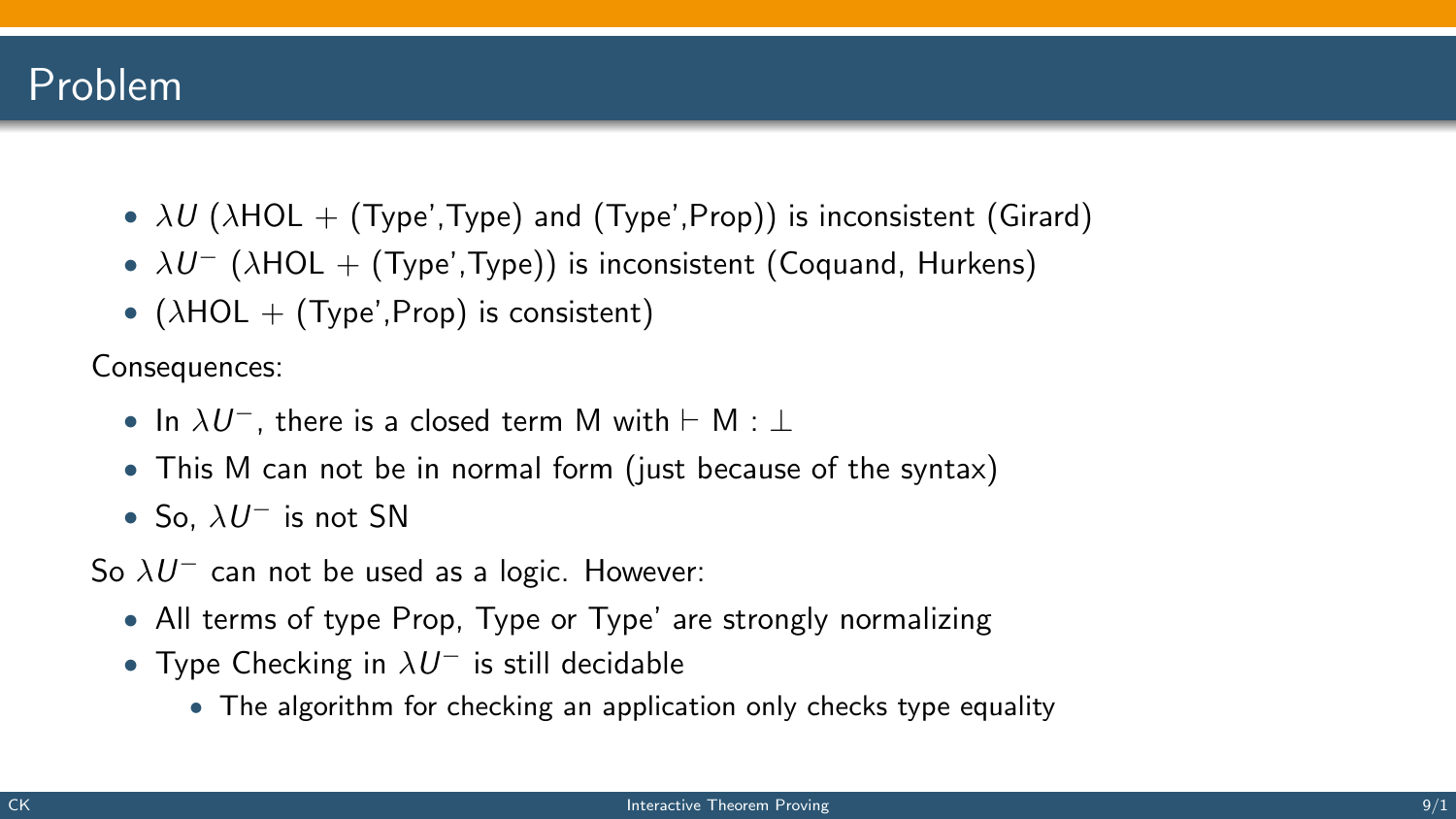if  $(s_1, s_2) \in \{ (Type, Type), (Prop, Prop), (Type, Prop) \}$ 

 $\Gamma \vdash A : s_1 \quad \Gamma, x : A \vdash B : s_2$  $\Gamma \vdash \Pi x : A. B : s_2$ 

| $\lambda \rightarrow$                                             | (Prop, Prop) |                                                     |              |                           |
|-------------------------------------------------------------------|--------------|-----------------------------------------------------|--------------|---------------------------|
| $\lambda$ 2 (system F)                                            |              | (Prop, Prop) (Type, Prop)                           |              |                           |
| $\lambda P$ (LF)                                                  | (Prop, Prop) |                                                     | (Prop, Type) |                           |
| $\lambda \overline{\omega}$                                       | (Prop, Prop) |                                                     |              | (Type, Type)              |
| $\lambda$ P2                                                      |              | (Prop, Prop) (Type, Prop) (Prop, Type)              |              |                           |
| $\lambda \omega$ (system F $\omega$ )   (Prop, Prop) (Type, Prop) |              |                                                     |              | (Type, Type)              |
| $\lambda P \omega$                                                | (Prop, Prop) |                                                     |              | (Prop, Type) (Type, Type) |
| $\lambda P\omega$ (CC)                                            |              | (Prop, Prop) (Type, Prop) (Prop, Type) (Type, Type) |              |                           |
|                                                                   |              |                                                     |              |                           |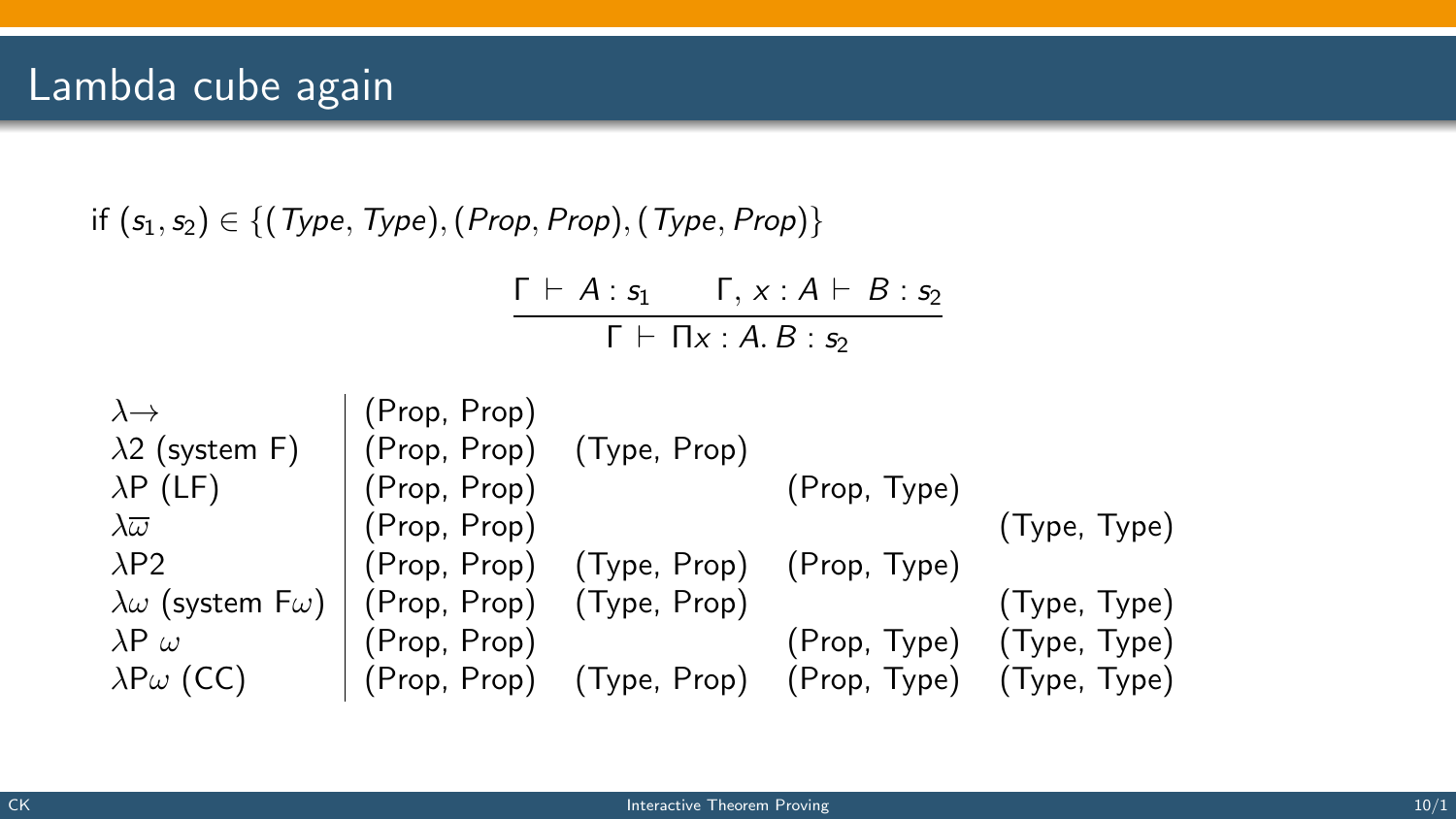## Can we do HOL in CC?

Consider extensionality of propositions:

$$
\mathsf{EXT}:=\forall \alpha,\beta:\mathsf{prop}.(\alpha \Leftrightarrow \beta)\Rightarrow (\alpha=_{\mathsf{prop}}\beta)
$$

In CC this becomes:

$$
\Pi\alpha,\beta: \mathit{Prop}.(\alpha\leftrightarrow\beta)\rightarrow(\alpha=_{\mathit{Prop}}\beta)
$$

Suppose two base domains A and B and constants  $a : A, b : B$ . In HOL, the following formulas are consistent.

$$
\varphi := \forall x : A.x = a \quad \psi := \forall x : B.\exists y : B.x \neq y
$$

In CC, EXT also applies to A and B:  $A \leftrightarrow B$  (both are non-empty) then  $A =_{Pron} B$ also property  $\psi$  (of B) also applies to A thus  $\forall x$ :A.∃y:A. $x \neq y$  !

Either be careful, or take Set and Prop apart!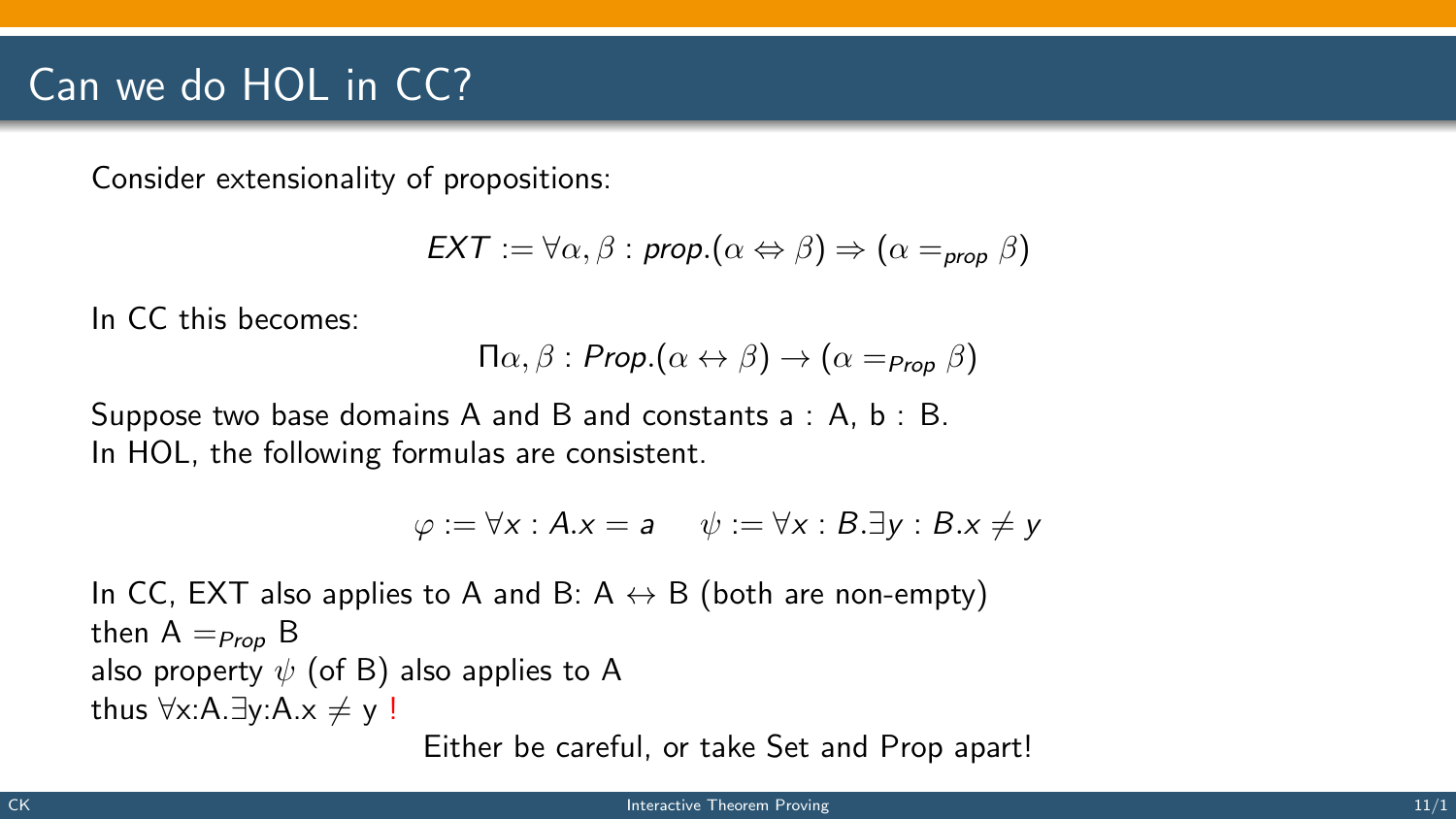## PTSs and Extended CC

### Pure Type Systems

Determined by a triple (S, A, R) with

- S the set of sorts
- A the set of axioms,  $A \subseteq S \times S$
- R the set of rules,  $R \subseteq S \times S \times S$

If  $s_2 = s_3$  in  $(s_1, s_2, s_3) \in R$ , we write  $(s_1, s_2) \in R$ .

Examples?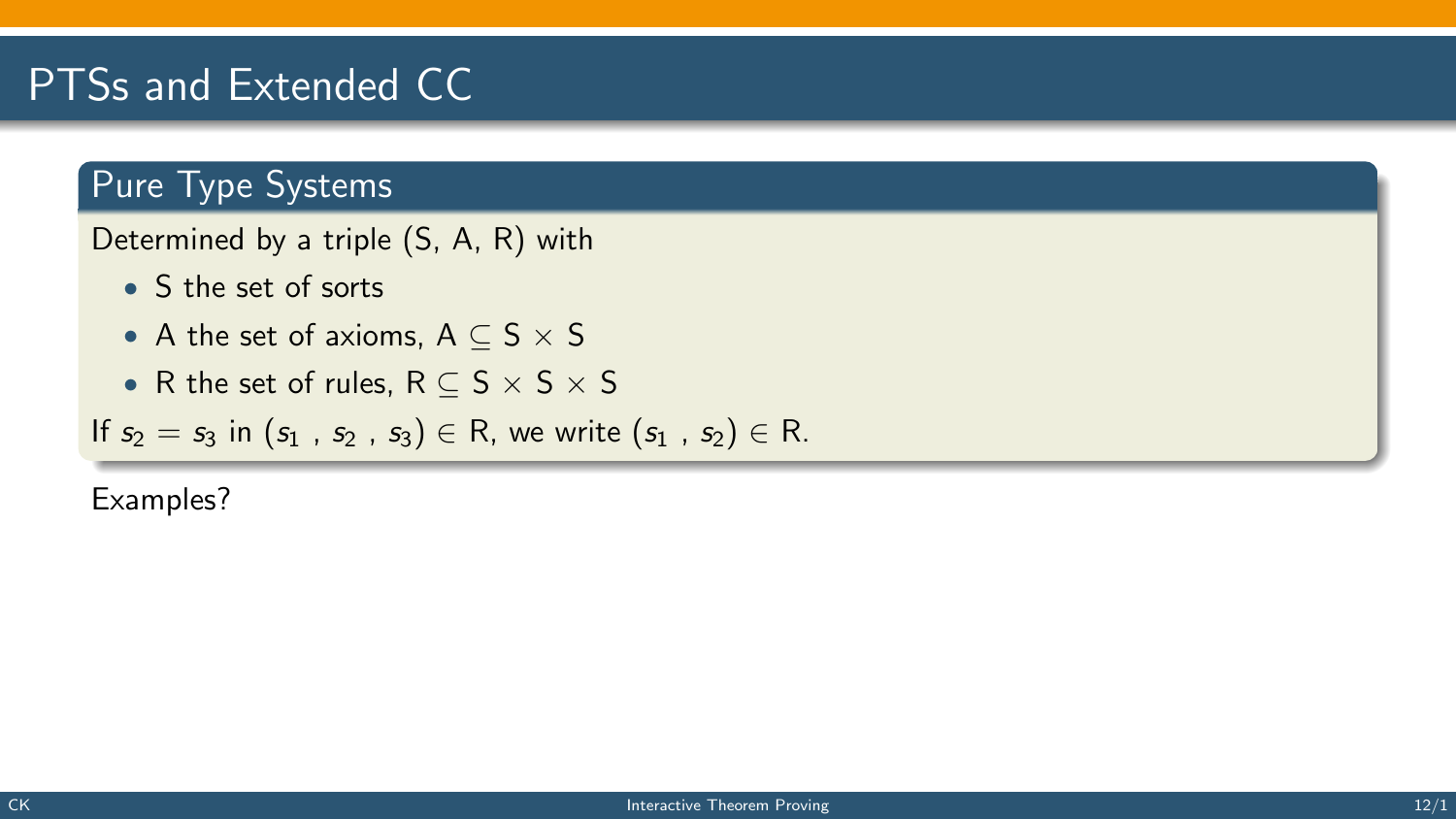# PTSs and Extended CC

### Pure Type Systems

Determined by a triple (S, A, R) with

- S the set of sorts
- A the set of axioms,  $A \subseteq S \times S$
- R the set of rules,  $R \subset S \times S \times S$

If  $s_2 = s_3$  in  $(s_1, s_2, s_3) \in R$ , we write  $(s_1, s_2) \in R$ .

Examples?

#### $CC^{\infty}$

```
S: Prop, \{Type_i\} where i \in \mathbb{N}A: Prop : Type, Type i : Type i+1R: (Prop, Prop), (Prop, Type<sub>i</sub>), (Type<sub>i</sub>, Prop) (Type<sub>i</sub>, Type<sub>j</sub>, Type<sub>max(i,j)</sub>)
```
Recall that  $(\mathit{Type}_1,\mathit{Type}_0,\mathit{Type}_0)$  is inconsistent in  $\lambda U$ , similarily for  $\mathcal{Type}_i$ .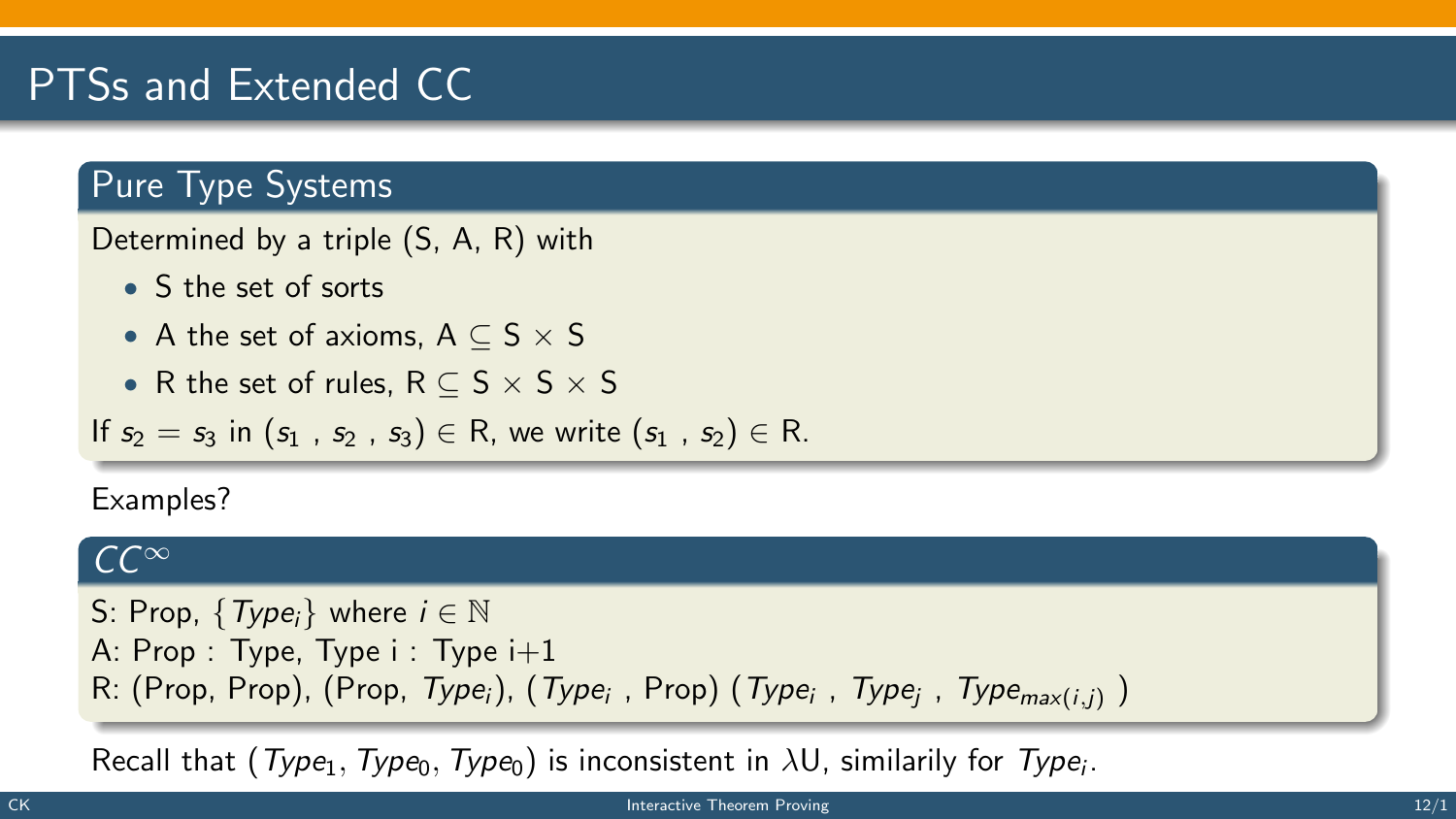## Intensionality vs Extensionality  $(1/2)$

The equality in the side condition in the conv rule is intensional and decidable. It can also be extensional.

- Intensional equality of functions
	- equality of algorithms
	- the way the function is presented to us (syntax)
- Extensional equality of functions
	- equality of graphs
	- the (set-theoretic) meaning of the function (semantics)

Extensionality amounts to two rules: ext and conv

$$
\frac{\Gamma \vdash M, N : A \to B \qquad \Gamma \vdash p : \Pi x : A.(M x = N x)}{\Gamma \vdash M = N : A \to B}
$$
\n
$$
\frac{\Gamma \vdash P : A \qquad \Gamma \vdash A = B : s}{\Gamma \vdash P : B}
$$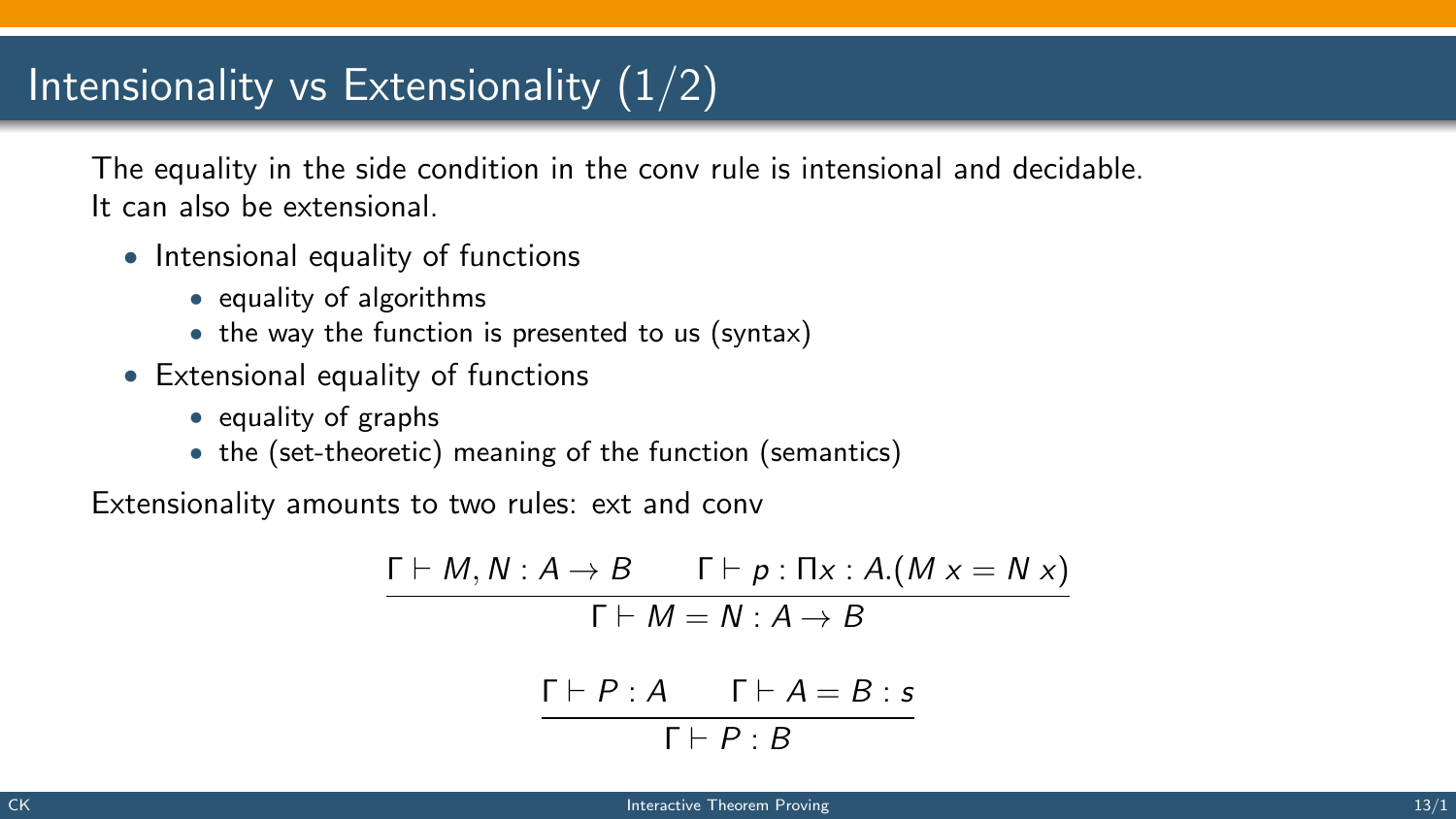Adding the rule (ext) renders TCP undecidable: Suppose H :  $(A\rightarrow B) \rightarrow$ Prop and x : (H f); then

 $x : (H g)$  iff there is a  $p : \Pi x : A.f x = g x$ 

So, to solve TCP, we need to solve TIP.

The interactive theorem prover Nuprl is based on extensional type theory.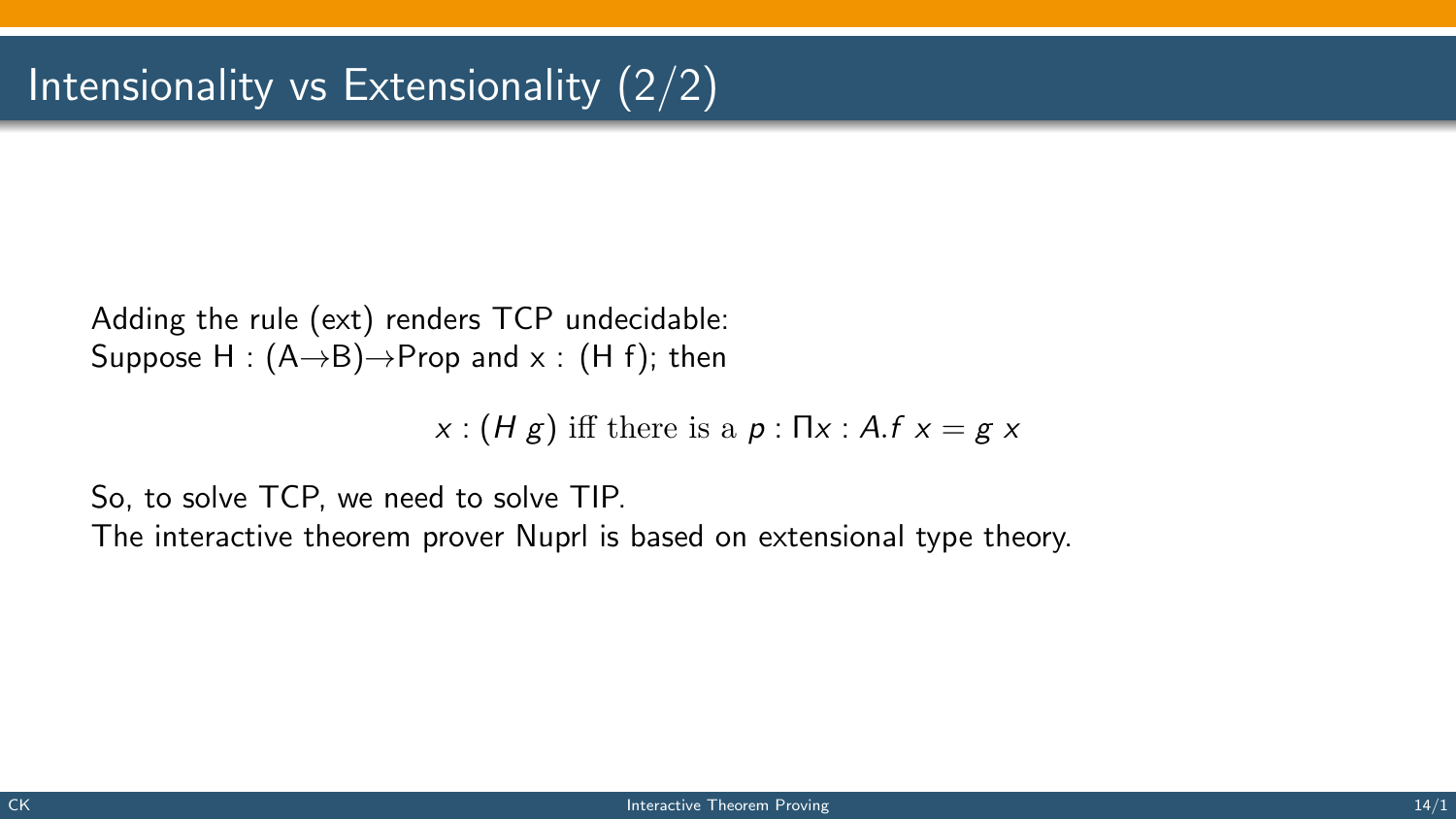## Automation for Interactive Proof

- ML level, Isar level, LTac
	- Repeat, Try, Orelse, Every
	- Matching

```
Ltac user_tauto :=
repeat match goal with
           | [ H : ?P |- ?P ] => exact H
           | \cdot | - True | \Rightarrow constructor
           |\cdot| |\cdot| \wedge \cdot ] => constructor
           |\int | - \rightarrow \rangle |\Rightarrow intro
           | [ H : False |- _ ] => destruct H
           | [ H : _ /\ _ |- _ ] => destruct H
           | [ H : \setminus / | |- \setminus ] => destruct H
           | [ H1 : ?P -> ?Q, H2 : ?P |- _ ] => specialize (H1 H2)
         end.
```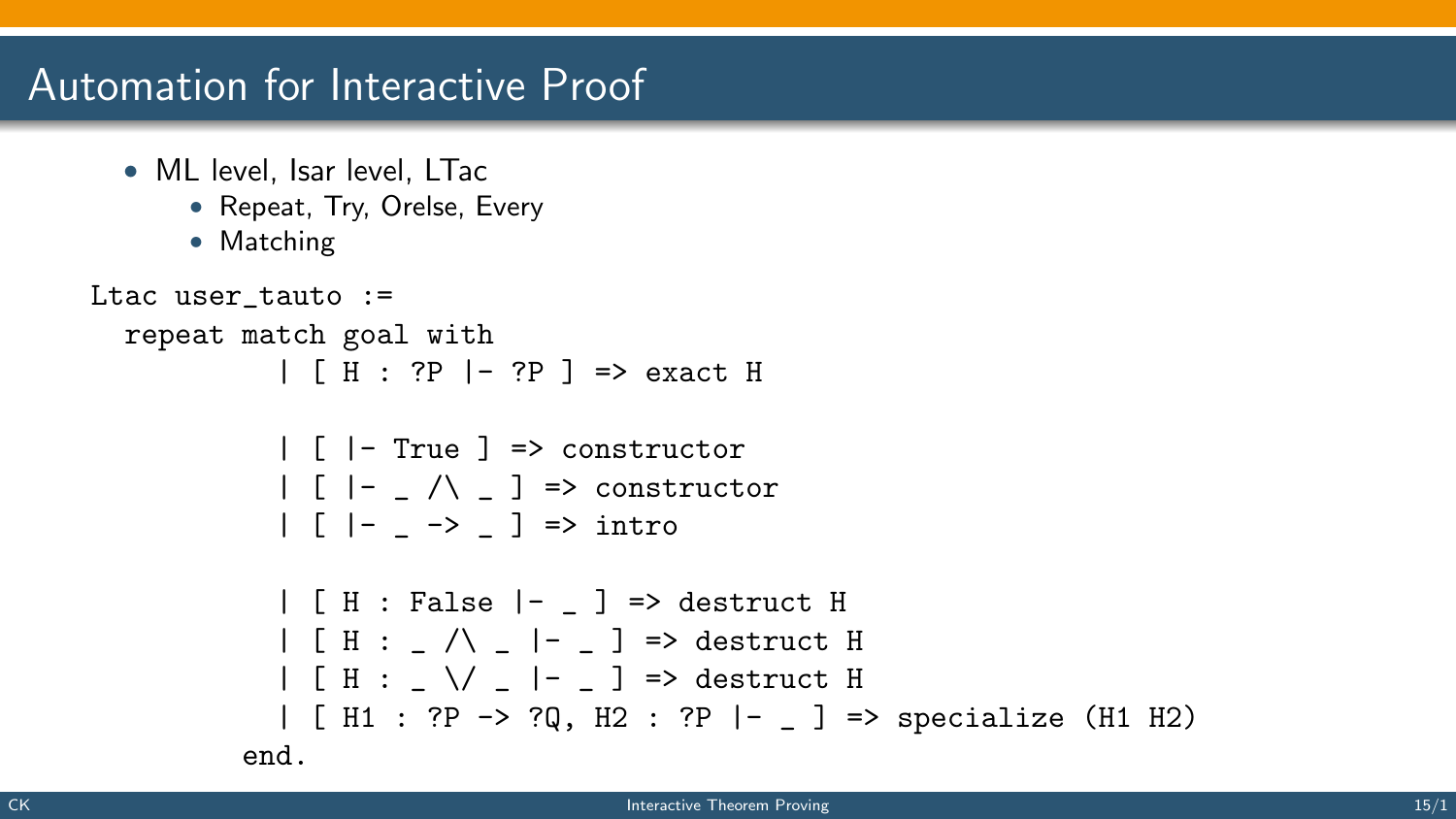```
val apply_tac =let
  val intros = [@{thm conjI}, @{thm disjI1}, @{thm disjI2},
    @{thm impI}, @{thm iffI}]
  val elims = [@{thm FalseE}, @{thm conjE}, @{thm disjE},
    @{thm iffE}, @{thm impE2}, @{thm impE3},
    @{thm impE4}, @{thm impE5}, @{thm impE1}]
  in
    atac ORELSE' resolve_tac intros ORELSE' eresolve_tac elims
```
end

```
lemma "(((P \rightarrow Q) \rightarrow P) \rightarrow P) \rightarrow Q) \rightarrow Q"by(tactic \{* (DEPTH_SOLVE o apply_tac) 1 *\})
```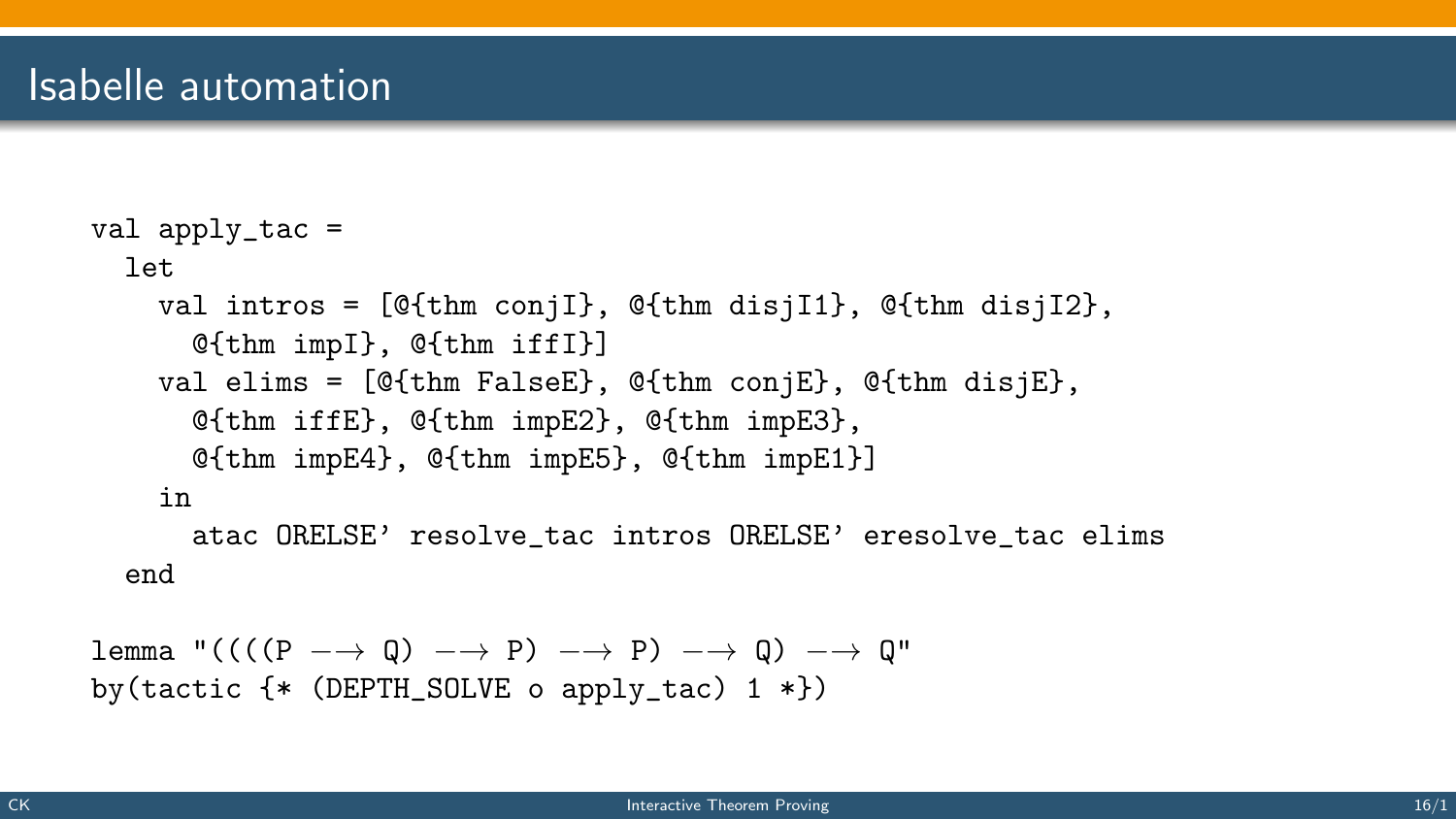## Integration of Tableaux proof search

- Copy polymorphic theorems with monomorphic instances
- Try to remove occurrences of the Hilbert operator
- Eliminate trivial assumptions
- Beta-reduce
- Eliminate remaining abstractions (using combinators)
- Replace if..then..else expressions using disjunctions
- For quantification expressions over booleans, consider all cases
- Transform to NNF and Skolemize
- Make all applications first-order
- Add equality axioms (for each instance of equality!)
- CNF
- Run actual first-order proof search

MESON, Itaut, Tauto, Blast, ...